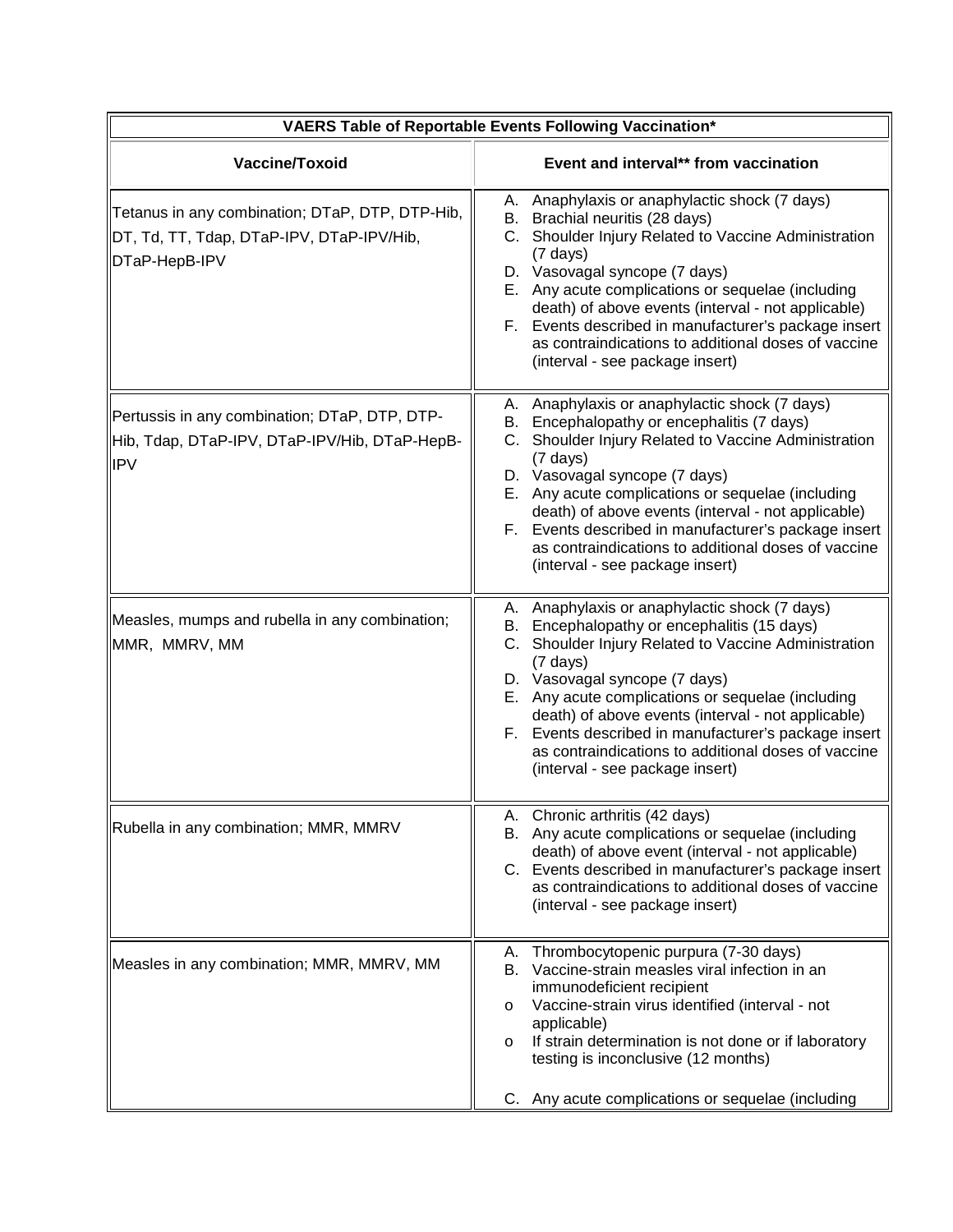| VAERS Table of Reportable Events Following Vaccination*                                                     |                                                                                                                                                                                                                                                                                                                                                                                                                                                                                                                                                                                                                                                                                                                                  |  |
|-------------------------------------------------------------------------------------------------------------|----------------------------------------------------------------------------------------------------------------------------------------------------------------------------------------------------------------------------------------------------------------------------------------------------------------------------------------------------------------------------------------------------------------------------------------------------------------------------------------------------------------------------------------------------------------------------------------------------------------------------------------------------------------------------------------------------------------------------------|--|
| Vaccine/Toxoid                                                                                              | Event and interval** from vaccination                                                                                                                                                                                                                                                                                                                                                                                                                                                                                                                                                                                                                                                                                            |  |
|                                                                                                             | death) of above events (interval - not applicable)<br>D. Events described in manufacturer's package insert<br>as contraindications to additional doses of vaccine<br>(interval - see package insert)                                                                                                                                                                                                                                                                                                                                                                                                                                                                                                                             |  |
| Oral Polio (OPV)                                                                                            | Paralytic polio<br>А.<br>in a non-immunodeficient recipient (30 days)<br>$\circ$<br>in an immunodeficient recipient (6 months)<br>$\circ$<br>in a vaccine-associated community case (interval -<br>$\circ$<br>not applicable)<br>B. Vaccine-strain polio viral infection<br>in a non-immunodeficient recipient (30 days)<br>O<br>in an immunodeficient recipient (6 months)<br>O<br>in a vaccine-associated community case (interval -<br>$\circ$<br>not applicable)<br>C. Any acute complication or sequelae (including<br>death) of above events (interval - not applicable)<br>D. Events described in manufacturer's package insert<br>as contraindications to additional doses of vaccine<br>(interval - see package insert) |  |
| Inactivated Polio in any combination-IPV, DTaP-<br>IPV, DTaP-IPV/Hib, DTaP-HepB-IPV                         | A. Anaphylaxis or anaphylactic shock (7 days)<br>B. Shoulder Injury Related to Vaccine Administration<br>$(7 \text{ days})$<br>C. Vasovagal syncope (7 days)<br>D. Any acute complication or sequelae (including<br>death) of the above event (interval - not applicable)<br>E. Events described in manufacturer's package insert<br>as contraindications to additional doses of vaccine<br>(interval - see package insert)                                                                                                                                                                                                                                                                                                      |  |
| Hepatitis B in any combination- HepB, HepA-HepB,<br>DTaP-HepB-IPV, Hib-HepB                                 | A. Anaphylaxis or anaphylactic shock (7 days)<br>Shoulder Injury Related to Vaccine Administration<br>В.<br>$(7 \text{ days})$<br>C. Vasovagal syncope (7 days)<br>D. Any acute complications or sequelae (including<br>death) of the above event (interval - not applicable)<br>E. Events described in manufacturer's package insert<br>as contraindications to additional doses of vaccine<br>(interval - see package insert)                                                                                                                                                                                                                                                                                                  |  |
| Haemophilus influenzae type b in any combination<br>(conjugate)- Hib, Hib-HepB, DTaP-IPV/Hib, Hib-<br>MenCY | Shoulder Injury Related to Vaccine Administration<br>А.<br>$(7 \text{ days})$<br>B. Vasovagal syncope (7 days)<br>C. Any acute complication or sequelae (including<br>death) of above events (interval - not applicable)<br>D. Events described in manufacturer's package insert<br>as contraindications to additional doses of vaccine                                                                                                                                                                                                                                                                                                                                                                                          |  |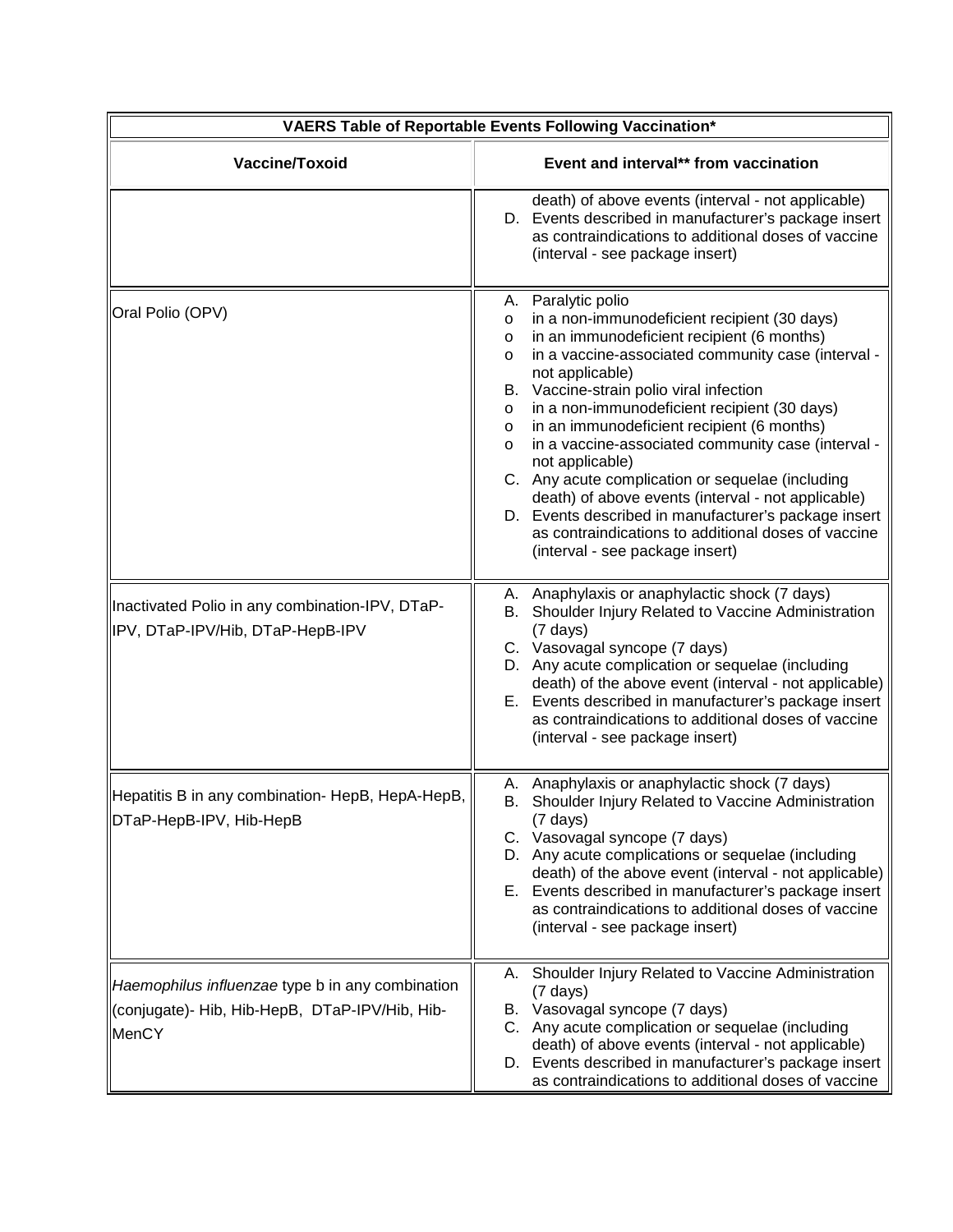| <b>VAERS Table of Reportable Events Following Vaccination*</b>                                              |                                                                                                                                                                                                                                                                                                                                                                                                                                                                                                                                                                                                                                                                                                                                                       |  |
|-------------------------------------------------------------------------------------------------------------|-------------------------------------------------------------------------------------------------------------------------------------------------------------------------------------------------------------------------------------------------------------------------------------------------------------------------------------------------------------------------------------------------------------------------------------------------------------------------------------------------------------------------------------------------------------------------------------------------------------------------------------------------------------------------------------------------------------------------------------------------------|--|
| Vaccine/Toxoid                                                                                              | Event and interval** from vaccination                                                                                                                                                                                                                                                                                                                                                                                                                                                                                                                                                                                                                                                                                                                 |  |
|                                                                                                             | (interval - see package insert)                                                                                                                                                                                                                                                                                                                                                                                                                                                                                                                                                                                                                                                                                                                       |  |
| Varicella in any combination- VAR, MMRV                                                                     | A. Anaphylaxis or anaphylactic shock (7 days)<br>B. Disseminated varicella vaccine-strain viral disease.<br>Vaccine-strain virus identified (time interval<br>$\circ$<br>unlimited)<br>If strain determination is not done or if laboratory<br>$\circ$<br>testing is inconclusive (42 days)<br>C. Varicella vaccine-strain viral reactivation (time<br>interval unlimited)<br>D. Shoulder Injury Related to Vaccine Administration<br>$(7 \text{ days})$<br>E. Vasovagal syncope (7 days)<br>F. Any acute complication or sequelae (including<br>death) of above events (interval - not applicable)<br>G. Events described in manufacturer's package insert<br>as contraindications to additional doses of vaccine<br>(interval - see package insert) |  |
| Rotavirus (monovalent or pentavalent) RV1, RV5                                                              | A. Intussusception (21 days)<br>B. Any acute complication or sequelae (including<br>death) of above events (interval - not applicable)<br>C. Events described in manufacturer's package insert<br>as contraindications to additional doses of vaccine<br>(interval - see package insert)                                                                                                                                                                                                                                                                                                                                                                                                                                                              |  |
| Pneumococcal conjugate(7-valent or 13-valent)<br>PCV7, PCV13                                                | A. Shoulder Injury Related to Vaccine Administration<br>$(7 \text{ days})$<br>B. Vasovagal syncope (7 days)<br>C. Any acute complication or sequelae (including<br>death) of above events (interval - not applicable)<br>D. Events described in manufacturer's package insert<br>as contraindications to additional doses of vaccine<br>(interval - see package insert)                                                                                                                                                                                                                                                                                                                                                                               |  |
| Hepatitis A in any combination- HepA, HepA-HepB                                                             | Shoulder Injury Related to Vaccine Administration<br>А.<br>$(7 \text{ days})$<br>B. Vasovagal syncope (7 days)<br>C. Any acute complication or sequelae (including<br>death) of above events (interval - not applicable)<br>D. Events described in manufacturer's package insert<br>as contraindications to additional doses of vaccine<br>(interval - see package insert)                                                                                                                                                                                                                                                                                                                                                                            |  |
| Seasonal influenza--trivalent inactivated influenza,<br>quadrivalent inactivated influenza, live attenuated | A. Anaphylaxis or anaphylactic shock (7 days)<br>Shoulder Injury Related to Vaccine Administration<br>В.<br>$(7 \text{ days})$<br>C. Vasovagal syncope (7 days)                                                                                                                                                                                                                                                                                                                                                                                                                                                                                                                                                                                       |  |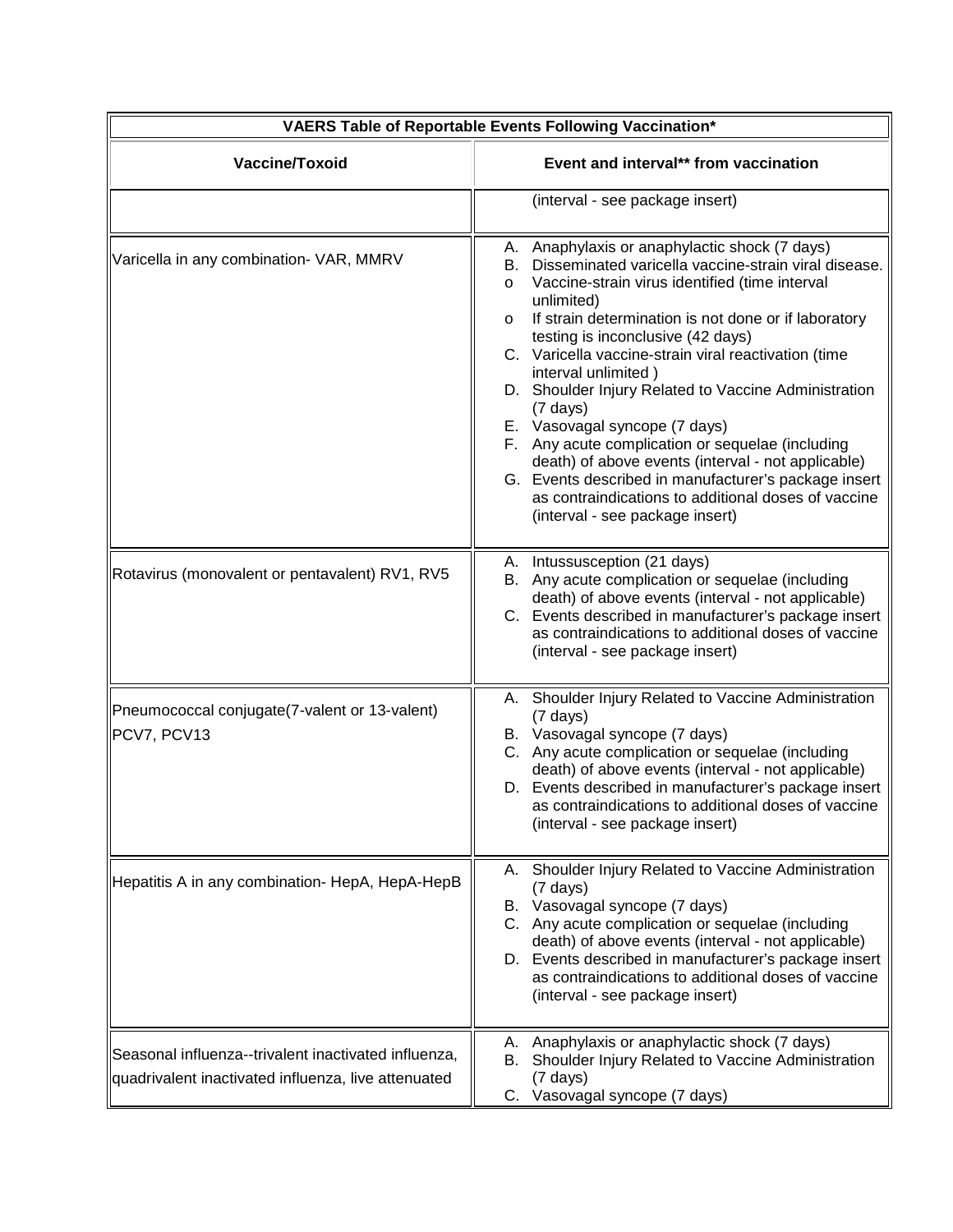| VAERS Table of Reportable Events Following Vaccination*                                                                    |                                                                                                                                                                                                                                                                                                                                                                                                                           |  |
|----------------------------------------------------------------------------------------------------------------------------|---------------------------------------------------------------------------------------------------------------------------------------------------------------------------------------------------------------------------------------------------------------------------------------------------------------------------------------------------------------------------------------------------------------------------|--|
| Vaccine/Toxoid                                                                                                             | Event and interval** from vaccination                                                                                                                                                                                                                                                                                                                                                                                     |  |
| influenza-IIV, IIV3, IIV4, RIV3, ccIIV3, LAIV4                                                                             | D. Guillain-Barré Syndrome (42 days)<br>E. Any acute complication or sequelae (including<br>death) of above events (interval - not applicable)<br>F. Events described in manufacturer's package insert<br>as contraindications to additional doses of vaccine<br>(interval - see package insert)                                                                                                                          |  |
| Meningococcal - MCV4, MPSV4, Hib-MenCY,<br>MenACWY, MenB                                                                   | A. Anaphylaxis or anaphylactic shock (7 days)<br>B. Shoulder Injury Related to Vaccine Administration.<br>$(7 \text{ days})$<br>C. Vasovagal syncope (7 days)<br>D. Any acute complication or sequelae (including<br>death) of above events (interval - not applicable)<br>E. Events described in manufacturer's package insert<br>as contraindications to additional doses of vaccine<br>(interval - see package insert) |  |
| Human Papillomavirus (Quadrivalent, Bivalent, or 9<br>valent) - 9vHPV, 4vHPV, 2vHPV                                        | A. Anaphylaxis or anaphylactic shock (7days)<br>B. Shoulder Injury Related to Vaccine Administration<br>$(7 \text{ days})$<br>C. Vasovagal syncope (7 days)<br>D. Any acute complication or sequelae (including<br>death) of above events (interval - not applicable)<br>E. Events described in manufacturer's package insert<br>as contraindications to additional doses of vaccine<br>(interval - see package insert)   |  |
| Any new vaccine recommended by the Centers for<br>Disease Control and Prevention for routine<br>administration to children | A. Shoulder Injury Related to Vaccine Administration<br>$(7 \text{ days})$<br>B. Vasovagal syncope (7 days)<br>C. Any acute complication or sequelae (including<br>death) of above events (interval - not applicable)<br>D. Events described in manufacturer's package insert<br>as contraindications to additional doses of vaccine<br>(interval - see package insert)                                                   |  |
|                                                                                                                            | * Effective date: March 21, 2017. The Reportable Events Table (RET) reflects what is reportable by law (42                                                                                                                                                                                                                                                                                                                |  |

\* Effective date: March 21, 2017*.* The Reportable Events Table (RET) reflects what is reportable by law (42 USC 300aa-25) to the Vaccine Adverse Event Reporting System (VAERS) including conditions found in the manufacturer package insert. In addition, healthcare professionals are encouraged to report any clinically significant or unexpected events (even if not certain the vaccine caused the event) for any vaccine, whether or not it is listed on the RET. Manufacturers are also required by regulation (21CFR 600.80) to report to the VAERS program all adverse events made known to them for any vaccine.

Note that the RET differs from the Vaccine Injury Table (VIT) regarding timeframes of adverse events.

Timeframes listed on the RET reflect what is required for reporting, but not what is required for compensation. To view timeframes for compensation, please see the VIT at